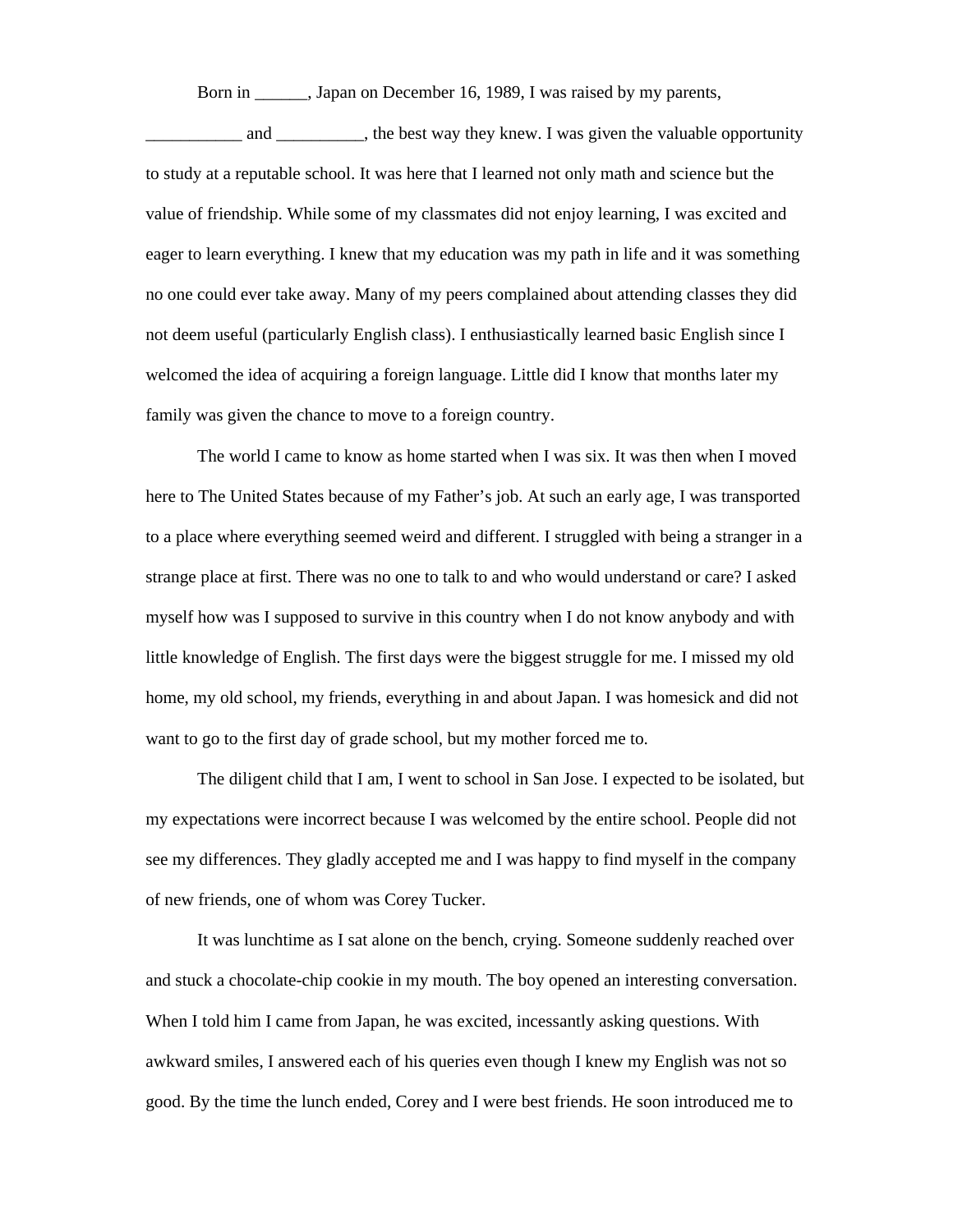his friends and was easily accepted to the school and the society that I did not quite understand. They made sure I knew where the bathroom, canteen, library, clinic, and classrooms were and tutored me in the language. With the help of my new friends I learned fast.

As we matured, my friends did not only teach me English but also American culture, lifestyle, beliefs, and values. They have been very positive influences on me, especially Corey. He was always there for me and have remained my very good friends. Because of them, I came to love and appreciate life in this country. Homesickness and tears were all wiped out because I started being integrated into the society. I would come home from school tired yet happy. Thus, my parents enjoyed seeing my bright disposition, realizing I have adjusted successfully.

In high school, with much proficiency in English, I persevered to perform well in my studies, regarding every course essential in my pursuit of knowledge and meaning in life. Truth is, I got disappointed whenever a classmate argues about the unimportance of studying math or physics because he or she sees no point in spending time to learn something that will not be of good use in the future. I hated this line of argument, as I deem every aspect of education as an essential tool in our lives. There is a reason why math or physics is in the curriculum and why we need to learn it. Whenever someone contends that a certain course or field of study is useless, I heat up, compelled to demonstrate the fallacy of such argument by providing specific examples from my own life or everyday circumstances.

This is the world I came from. Much of what I know today, I owe to the friends who have guided me, the teachers who have taught me beyond what the textbooks said and my family that has stayed intact and happy despite problems and difficulties. All these people have shaped my dream and aspiration to pursue a degree in math or physics.

My friends knew that I am most passionate about physics and math. They have encouraged me to take this passion to a higher level. They have always joked that one day